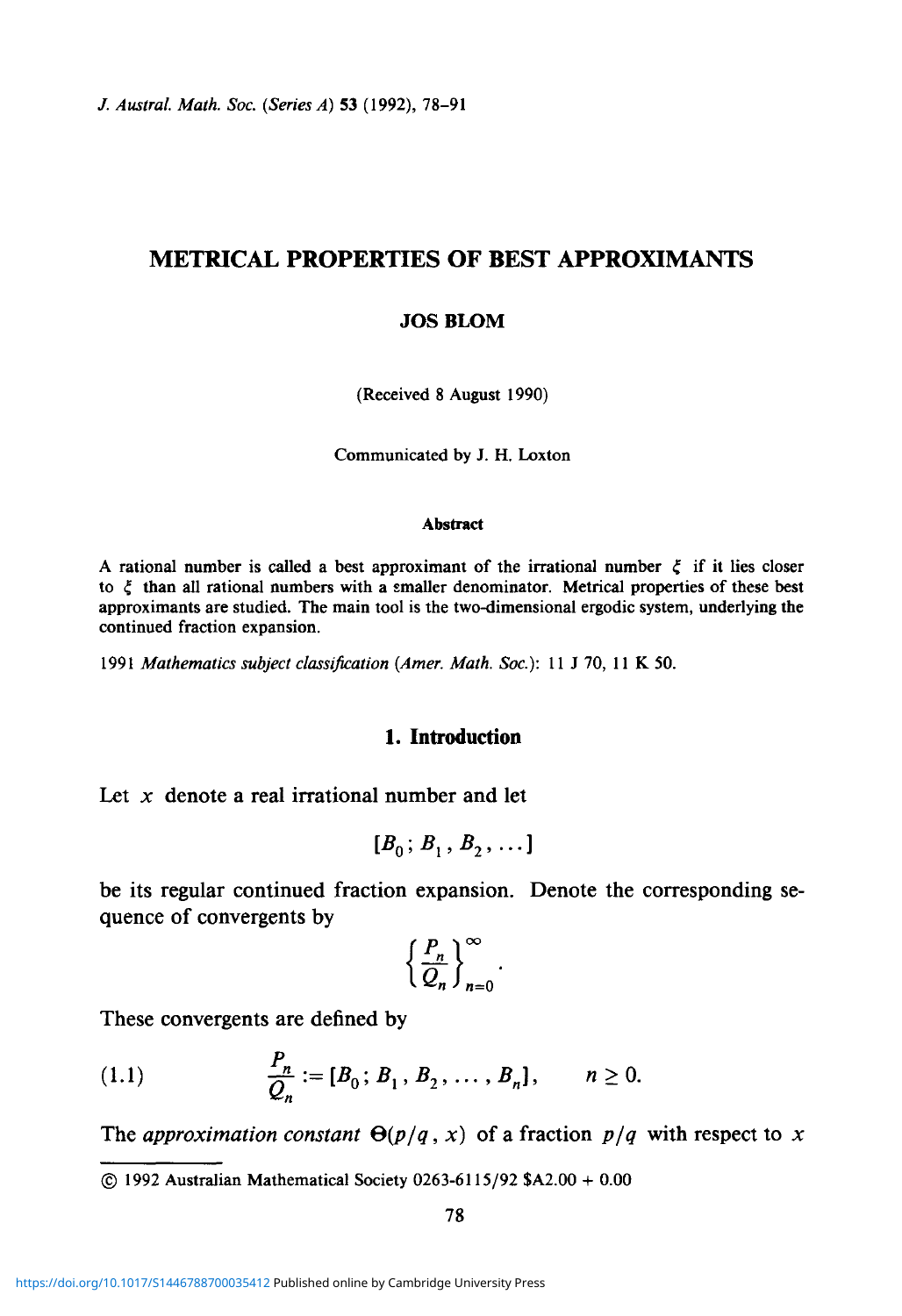is defined by the relation

(1.2) 
$$
\left|x - \frac{p}{q}\right| = \frac{\Theta\left(\frac{p}{q}, x\right)}{q^2}.
$$

We shall write for abbreviation

(1.3) 
$$
\Theta_n = \Theta_n(x) = \Theta\left(\frac{P_n}{Q_n}, x\right), \qquad n \ge 0.
$$

The convergents provide very good rational approximations to *x.* This is expressed more precisely by the fact that the inequality  $\Theta_n < 1$  always holds. One also has the following theorem which was conjectured by H. W. Lenstra and proved in [3]; see also [5] and [6].

(1.4) THEOREM. *For almost all x the limiting distribution of the sequence*  ${\Theta_n}^{\infty}_{n=0}$  exists and is equal to  $(1/\log 2)f$  where

$$
f(z) = \begin{cases} 0 & \text{if } z \le 0, \\ z & \text{if } 0 \le z \le \frac{1}{2}, \\ 1 - z + \log(2z) & \text{if } \frac{1}{2} \le z \le 1, \\ \log 2 & \text{if } 1 \le z. \end{cases}
$$

Further, P. Lévy has shown a result about the denominators of the convergents, which says that for almost all *x*

(1.5) 
$$
\lim_{n \to \infty} \frac{1}{n} \log Q_n = \frac{\pi^2}{12 \log 2};
$$

see [1].

(1.6) DEFINITION. Let  $D/E$  be a fraction in its lowest terms with positive denominator. We call *D/E* a *best approximant* of *x* if

$$
\left|\frac{p}{q} - x\right| \le \left|\frac{D}{E} - x\right| \Rightarrow q > E
$$

holds for every rational number  $p/q \neq D/E$ .

Since  $Q$  is dense in  $\mathbb R$  there are infinitely many best approximants of  $x$ . Ordering and enumerating them by increasing denominator we obtain the sequence of best approximants belonging to  $x$ . We denote this sequence by

$$
\left\{\frac{D_k}{E_k}\right\}_{k=1}^{\infty}
$$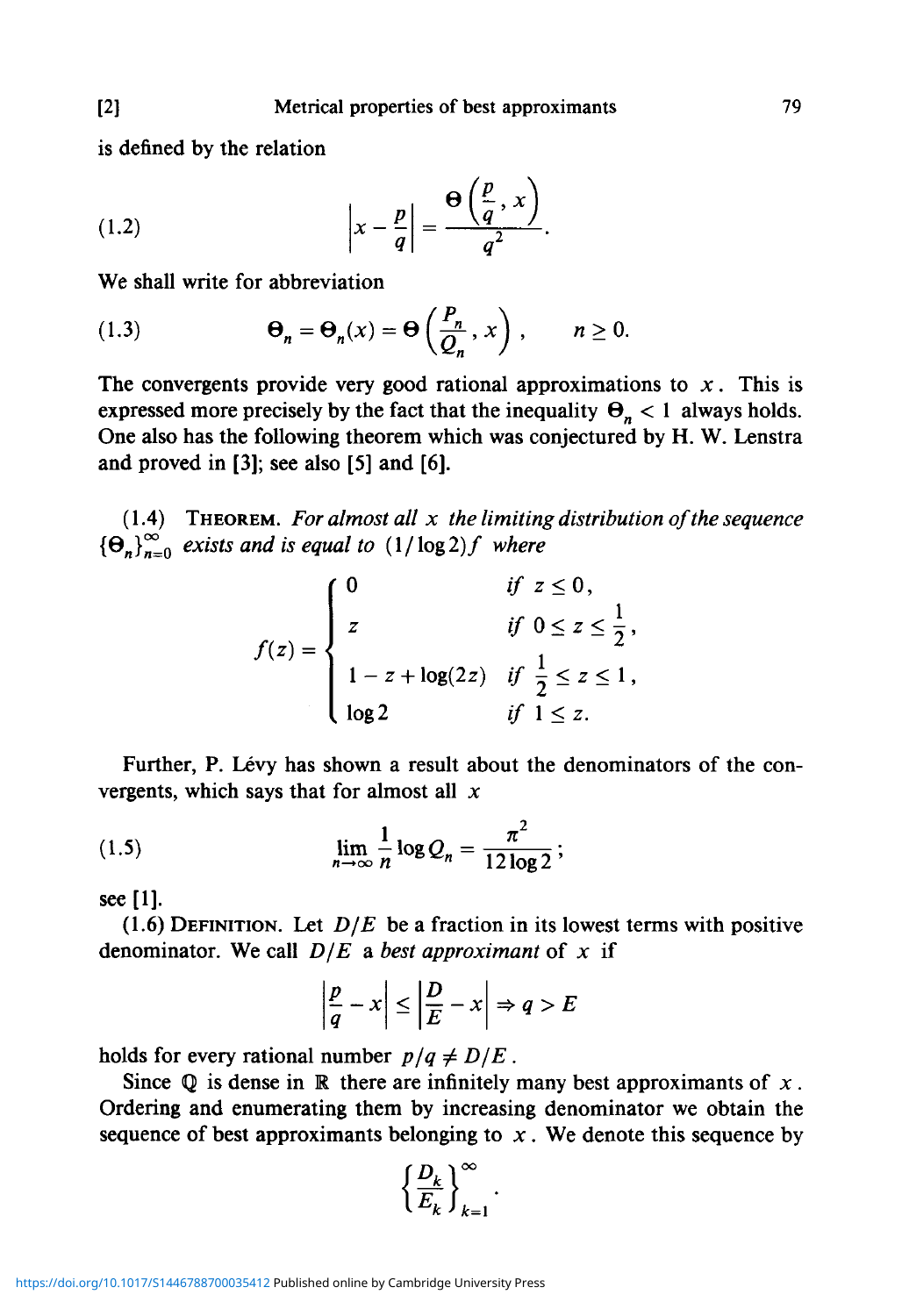80 Jos Blom [3]

The question arises whether analogues of Theorem (1.4) and of Lévy's result exist for the best approximants. As we will see later, the answer is yes: for almost all *x* and for all z

$$
\frac{1}{k} \# \left\{ j \leq k : \Theta \left( \frac{D_j}{E_j}, x \right) \leq z \right\} \to 0 \quad \text{if } k \to \infty
$$

and

$$
\frac{1}{k}\log E_k\to 0 \quad \text{if } k\to\infty\,;
$$

see Corollary (2.17) and Corollary (2.19). These results, however, give too little information about the distribution of the approximation constants of the best approximants respectively the growth of the denominators  $E_k$ . In order to obtain more refined results, the set of best approximants is replaced by  $S^{[C]}$ , with C an arbitrary positive constant, where

$$
S^{[C]} = S^{[C]}(x) := \left\{ \frac{D}{E} \in \mathbb{Q} : \frac{D}{E} \text{ is a best approximant of } x \text{ and } \Theta\left(\frac{D}{E}, x\right) \le C \right\}.
$$

We enumerate the elements of  $S^{[C]}$  by increasing denominator and we denote the sequence thus obtained by

$$
\left\{\frac{D_{k}^{[C]}}{E_{k}^{[C]}}\right\}_{k=1}^{\#S^{[C]}}.
$$

In Section 2 we will see that  $#S^{[C]} = \infty$  for almost all x and we will prove more interesting analogues of Theorem  $(1.4)$  and Lévy's result for the elements of  $S^{[C]}$ .

(1.7) REMARK. Many quantities in this article are dependent on *x.* However, for the convenience of the exposition we will not make visible this dependence in the notation of these quantities. Further we assume that the fractions *P/Q, L/M* and *D/E* are in their lowest terms and that their denominators are always positive.

Finally we point out that if we write "for almost all *x* ", this is meant to be in the Lebesgue sense.

### **2. Detailed study of the best approximants**

(2.1) DEFINITION. Let  $P_{-1} := 1$ ,  $Q_{-1} := 0$  and let  $P_n$  and  $Q_n$  be as in (1.1) for  $n \ge 0$ . We call a rational number a *mediant* of x if it is of the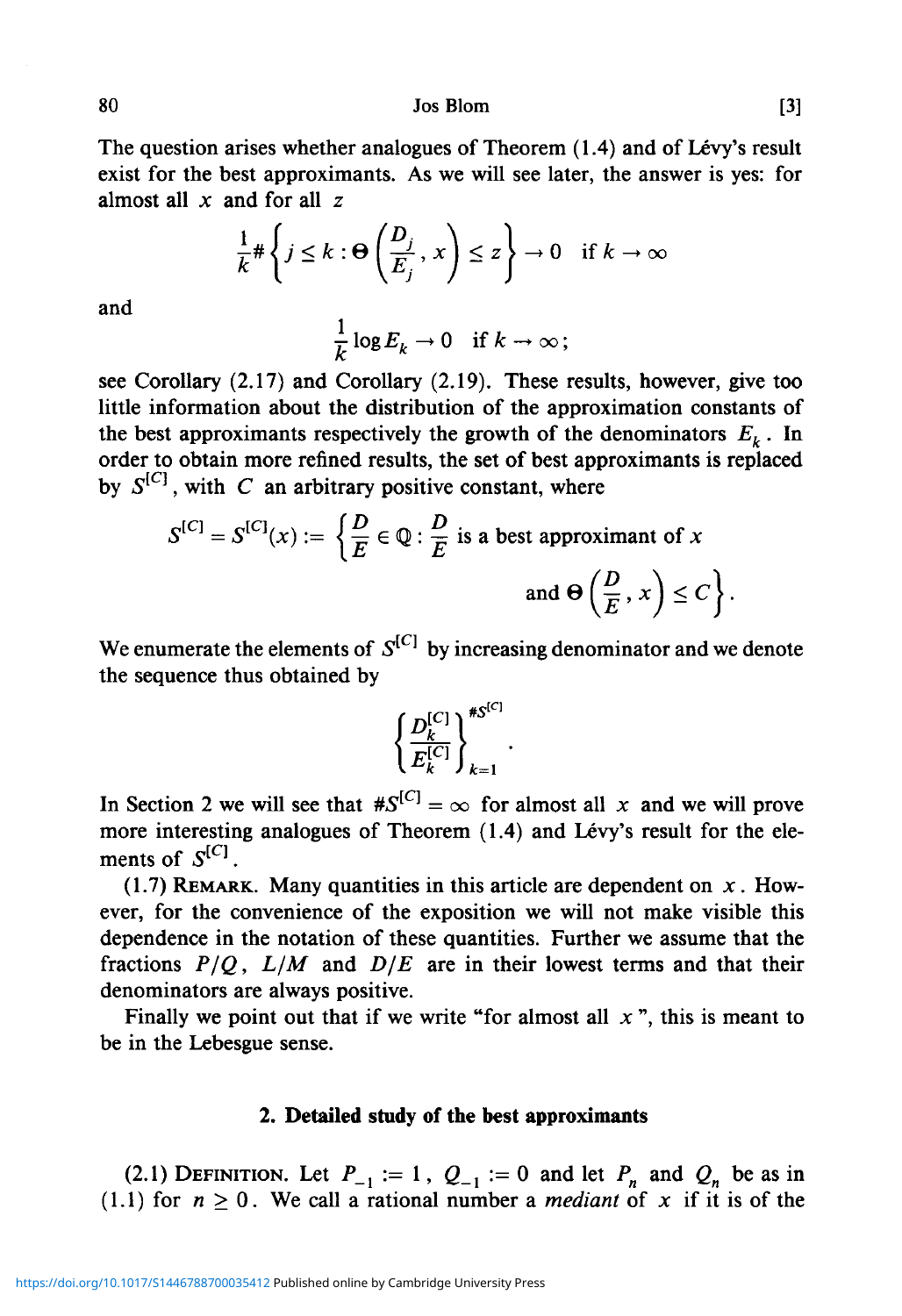form

$$
\frac{L_n^{(B)}}{M_n^{(B)}} = \frac{BP_{n-1} + P_{n-2}}{BQ_{n-1} + Q_{n-2}},
$$

where *n* and *B* are integers with  $n \ge 1$  and  $0 < B < B_n$ . Write

$$
(2.2) \qquad \Theta_n^{(B)} = \Theta_n^{(B)}(x) := \Theta\left(\frac{L_n^{(B)}}{M_n^{(B)}}, x\right), \qquad n \ge 1, \ 0 < B < B_n.
$$

The best approximants are directly connected with the convergents and the mediants. The following two theorems describe exactly which fractions are best approximants in terms of convergents and mediants. The proofs of these two theorems can be found in [8], zweites Kapitel, Satz 18, 21 and 22.

(2.3) THEOREM. *Every best approximant of x is a convergent or a mediant of x.*

(2.4) THEOREM. (a) For  $n \ge 1$  every convergent  $P_n/Q_n$  is a best approx*imant; the convergent*  $P_0/Q_0$  *is a best approximant if and only if*  $B_1 \ge 2$ .

(b) A mediant  $L_n^{(B)}/M_n^{(B)}$  is a best approximant if and only if  $2B > B_n$ *or both*  $2B = B_n$  *and* 

$$
[B_n; B_{n-1}, B_{n-2}, \ldots, B_1] > [B_n; B_{n+1}, B_{n+2}, \ldots].
$$

It is a consequence of Theorem (1.4) and Theorem 2.4(a) that for almost all *x* the set  $S^{[C]}$  contains infinitely many elements for all  $C > 0$ .

Now we will do some preparatory work for Theorem (2.16) and Theorem (2.18). We note that we will use methods from [2] which in their turn go back to [3].

(2.5) DEFINITION. Define the sequence  $\left\{ (T_n, V_n) \right\}_{n=0}^{\infty}$  by

$$
T_n = T_n(x) := [0; B_{n+1}, B_{n+2}, \dots], \quad n \ge 0,
$$

and

$$
V_n = V_n(x) := [0; B_n, B_{n-1}, \dots, B_1], \quad n \ge 0.
$$

All the metrical results we will find are based on ergodic theory by using the following theorem.

(2.6) **THEOREM.** For every x and every n the pair  $(T_n, V_n)$  is an el*ement of the unit square*  $[0, 1] \times [0, 1]$ *. Moreover, for almost all x the sequence*  $\{(T_n, V_n)\}_{n=0}^{\infty}$  *is distributed over the unit square according to the density function*

$$
\frac{1}{\log 2} \frac{1}{\left(1+TV\right)^2}.
$$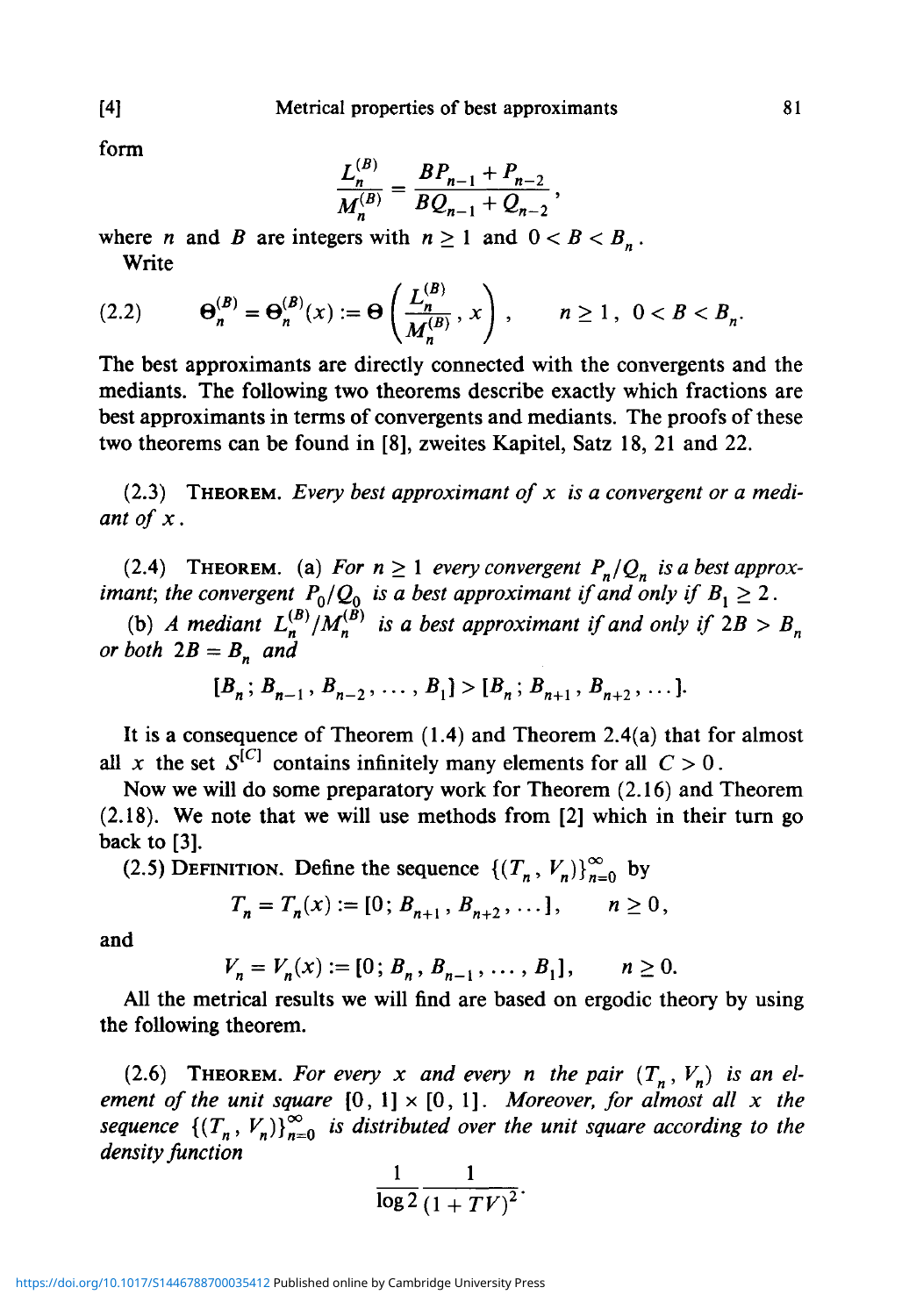$82$  Jos Blom [5]

The first part of the theorem is trivial. The second part is a corollary of a fundamental ergodic theorem of Ito, Nakada and Tanaka. For that fundamental theorem the reader is referred to [7] and for the corollary to [5].

(2.7) THEOREM. Let 
$$
A(n, B, z, x)
$$
 be defined by  
\n
$$
A(n, B, z, x) := # \begin{cases} j \leq n : \frac{L_j^{(B)}}{M_j^{(B)}} \text{ exists, } \frac{L_j^{(B)}}{M_j^{(B)}} \text{ is a best} \end{cases}
$$

*approximant of*  $x$  *and*  $\Theta_j^{(B)} \leq z$ .

*Then for almost all x and for all integers*  $B \ge 1$  *the limit*  $\mathbf{1}$ 

$$
\lim_{n\to\infty}\frac{1}{n}A(n, B, z, x)
$$

 $exists$  and equals  $(1/\log 2)g^{(B)}$  where

$$
g^{(1)}(z) = \begin{cases} 0 & \text{if } z \leq \frac{1}{2}, \\ -\frac{1}{2} + z - \frac{1}{2} \log(2z) & \text{if } \frac{1}{2} \leq z \leq \frac{2}{3}, \\ \frac{1}{2} - \frac{1}{2}z + \frac{1}{2} \log\left(\frac{9}{8}z\right) & \text{if } \frac{2}{3} \leq z \leq 1, \\ \frac{1}{2} \log \frac{9}{8} & \text{if } 1 \leq z, \end{cases}
$$

*and where for integers*  $B \geq 2$ 

**B(B** *if z< B* 5 + 1 ' *•t B ^ ^ B if* r *B+l* < *Z < B + 2' B* **1** *B* **- - 2 '** *., B+l if* —2~ < *z.*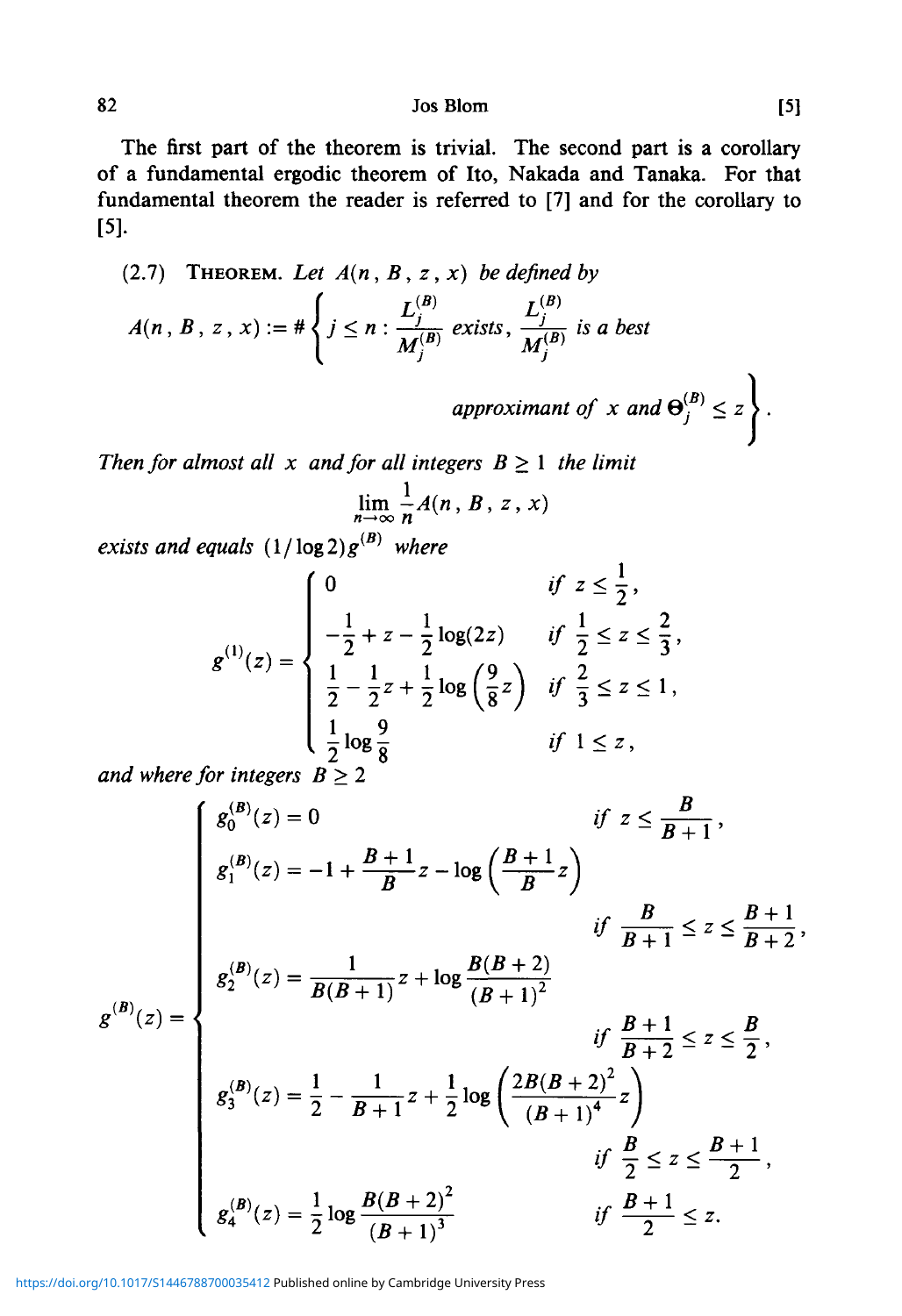PROOF. If we define

$$
\mathscr{A}^{(B)} := \left\{ (T, V) : \frac{1}{2B} < T \le \frac{1}{B+1}, \ 0 \le V \le 1 \right\}
$$
\n
$$
\cup \left\{ (T, V) : \frac{1}{2B+1} < T \le \frac{1}{2B}, \ V > \frac{1}{T} - 2B \right\},
$$

it follows from Theorem (2.3) and Theorem (2.4) that  $(T_{n-1}, V_{n-1}) \in \mathcal{A}^{(B)}$ if and only if  $L_n^{(B)}/M_n^{(B)}$  exists and is a best approximant of x. From (1.3) and (2.2), from Definitions (2.1) and (2.5) and from the basic relations

$$
\Theta_n = \frac{T_n}{1 + T_n V_n} \quad \text{and} \quad \Theta_{n-1} = \frac{V_n}{1 + T_n V_n},
$$

using the alternating way in which the sequence of convergents approaches *x,* we can derive that

$$
\Theta_n^{(B)} = \frac{(1 - BT_{n-1})(B + V_{n-1})}{1 + T_{n-1}V_{n-1}}, \qquad n \ge 1, \ \ 0 < B < B_n.
$$

Defining

$$
\mathscr{H}^{(B)}(z) := \{ (T, V) : (1 - (B + z)T)V \leq B^2T + z - B \} \subset \mathbb{R} \times \mathbb{R},
$$

we can conclude that

$$
(T_{n-1}, V_{n-1}) \in \mathcal{H}^{(B)}(z) \Leftrightarrow \Theta_n^{(B)} \le z, \qquad (T_{n-1}, V_{n-1}) \in \mathcal{A}^{(B)}.
$$

So together with Theorem (2.6) we obtain for almost all *x*

(2.8) 
$$
\lim_{n \to \infty} \frac{1}{n} A(n, B, z, x) = \frac{1}{\log 2} \iint_{\mathscr{A}^{(B)} \cap \mathscr{H}^{(B)}(z)} \frac{dV dT}{(1 + TV)^2}
$$

$$
=: \frac{1}{\log 2} g^{(B)}(z).
$$

Now we have to compute this double integral. By the definition of  $\mathcal{H}^{(B)}(z)$ , we see that  $\mathscr{H}^{(B)}(z)$  is the area between or on the two branches of the hyperbola

$$
V=\frac{B^2T+z-B}{1-(B+z)T}.
$$

With increasing  $z$ , the hyperbola moves to the left; the left-hand branch of the hyperbola moves through  $\mathscr{A}^{(B)}$  while the right-hand branch intersects  $\mathscr{A}^{(B)}$  for no value of z. The following figure gives schematically the possible positions of the left-hand branch of the hyperbola (indicated by a dotted line) with respect to  $\mathscr{A}^{(B)}$ .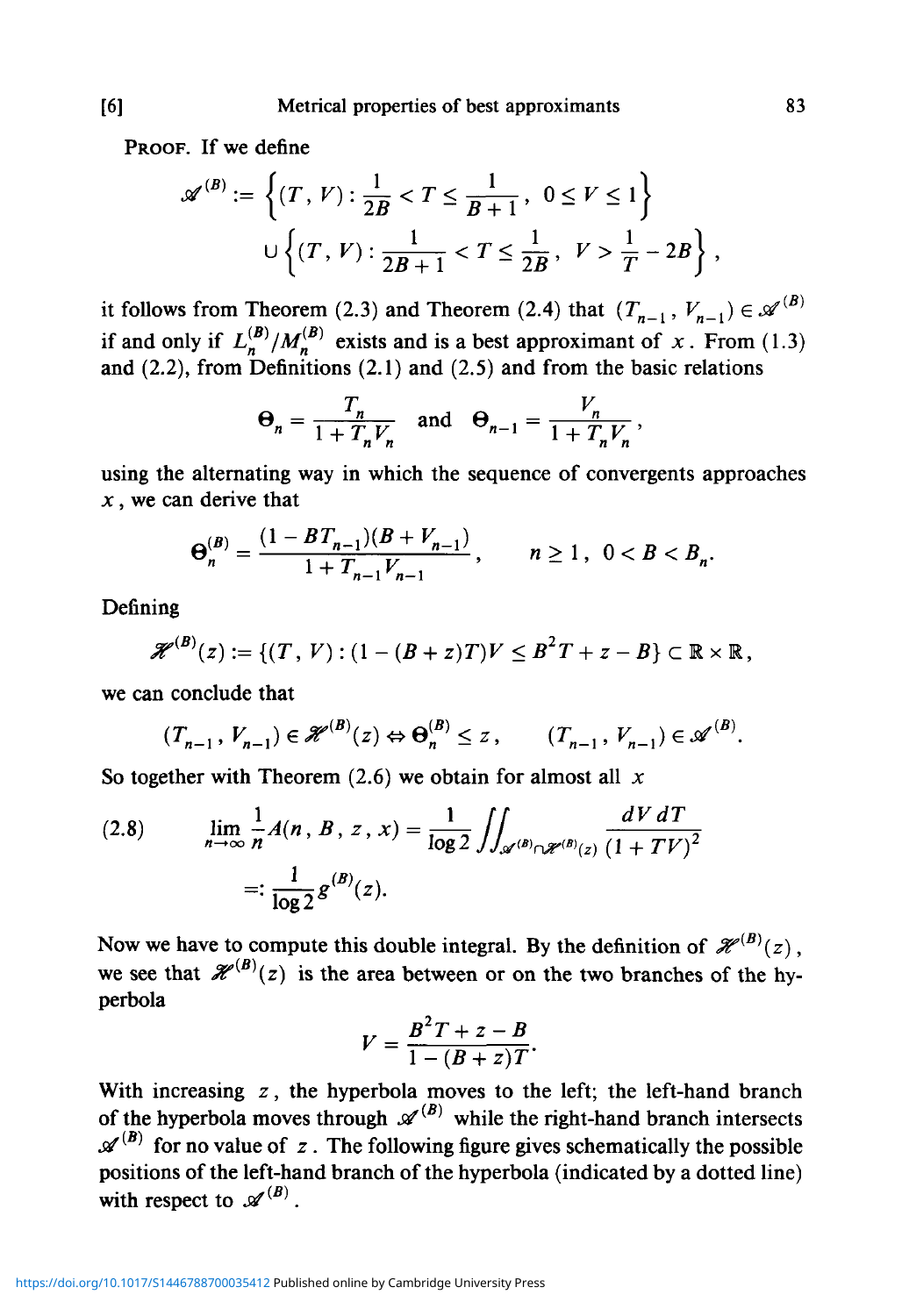

FIGURE 1.

With the help of Figure 1 we find, after some computations, for  $B \ge 2$ , that

$$
z < \frac{B}{B+1} \Rightarrow \mathcal{A}^{(B)} \cap \mathcal{H}^{(B)}(z) = \emptyset,
$$
  
\n
$$
\frac{B}{B+1} \le z \le \frac{B+1}{B+2} \Rightarrow \mathcal{A}^{(B)} \cap \mathcal{H}^{(B)}(z)
$$
  
\n
$$
= \left\{ (T, V) : \frac{B-z}{B^2} \le T \le \frac{1}{B+1}, 0 \le V \le \frac{B^2T+z-B}{1-(B+z)T} \right\},
$$
  
\n
$$
\frac{B+1}{B+2} \le z < \frac{B}{2} \Rightarrow \mathcal{A}^{(B)} \cap \mathcal{H}^{(B)}(z)
$$
  
\n
$$
= \left\{ (T, V) : \frac{B-z}{B^2} \le T \le \frac{B+1-z}{B^2+B+z}, 0 \le V \le \frac{B^2T+z-B}{1-(B+z)T} \right\}
$$
  
\n
$$
\cup \left\{ (T, V) : \frac{B+1-z}{B^2+B+z} < T \le \frac{1}{B+1}, 0 \le V \le 1 \right\},
$$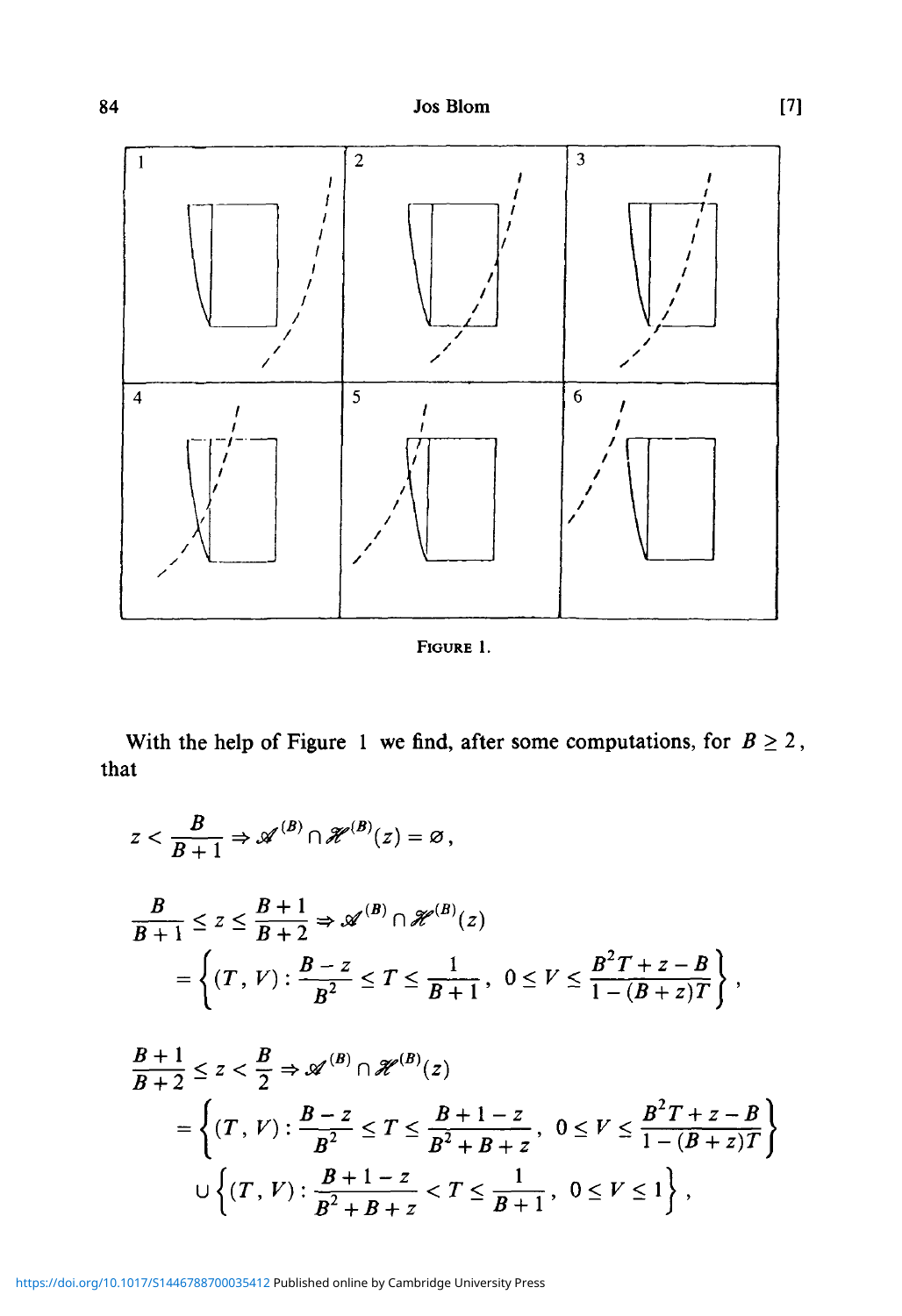$$
\frac{B}{2} \leq z \leq \frac{B + (B + 1)}{2B + 1} \Rightarrow \mathcal{A}^{(B)} \cap \mathcal{H}^{(B)}(z)
$$
\n
$$
= \left\{ (T, V) : \frac{1}{B + 2z} < T \leq \frac{1}{2B}, \frac{1}{T} - 2B < V \leq \frac{B^2 T + z - B}{1 - (B + z)T} \right\}
$$
\n
$$
\cup \left\{ (T, V) : \frac{1}{2B} < T \leq \frac{B + 1 - z}{B^2 + B + z}, 0 \leq V \leq \frac{B^2 T + z - B}{1 - (B + z)T} \right\}
$$
\n
$$
\cup \left\{ (T, V) : \frac{B + 1 - z}{B^2 + B + z} < T \leq \frac{1}{B + 1}, 0 \leq V \leq 1 \right\},
$$
\n
$$
\frac{B(B + 1)}{2B + 1} \leq z \leq \frac{B + 1}{2} \Rightarrow \mathcal{A}^{(B)} \cap \mathcal{H}^{(B)}(z)
$$
\n
$$
= \left\{ (T, V) : \frac{1}{B + 2z} < T \leq \frac{B + 1 - z}{B^2 + B + z}, \frac{1}{T} - 2B < V \leq \frac{B^2 T + z - B}{1 - (B + z)T} \right\}
$$
\n
$$
\cup \left\{ (T, V) : \frac{B + 1 - z}{B^2 + B + z} < T \leq \frac{1}{2B}, \frac{1}{T} - 2B < V \leq 1 \right\}
$$
\n
$$
\cup \left\{ (T, V) : \frac{1}{2B} < T \leq \frac{1}{B + 1}, 0 \leq V \leq 1 \right\},
$$
\n
$$
z \geq \frac{B + 1}{2} \Rightarrow \mathcal{A}^{(B)} \cap \mathcal{H}^{(B)}(z)
$$
\n
$$
= \left\{ (T, V) : \frac{1}{2B + 1} < T \leq \frac{1}{2B}, \frac{1}{T} - 2B < V \leq 1 \right\}
$$
\n
$$
\cup \left\{ (T, V) : \frac{1}{2B} &
$$

The case  $B = 1$  has to be considered separately, because  $\mathscr{A}^{(1)}$  has a different form. We leave this case to the reader, as it presents no further difficulties.

Now the double integral in (2.8) can be evaluated by irksome but straightforward calculations and so one finds the expressions for  $g^{(B)}(z)$  from the theorem. This is also left to the reader. Remark that the case  $B/2 \le z \le$  $B(B+1)/(2B+1)$  and the case  $B(B+1)/(2B+1) \le z \le (B+1)/2$  yield the same expression for  $g^{(B)}(z)$ , as is to be expected when one compares the cases 4 and 5 from Figure 1.

We immediately proceed with the following theorem.

(2.9) THEOREM. Let  $g^{(B)}$  be as in Theorem (2.7) and define h by

$$
h(z):=\sum_{B=1}^{\infty}g^{(B)}(z).
$$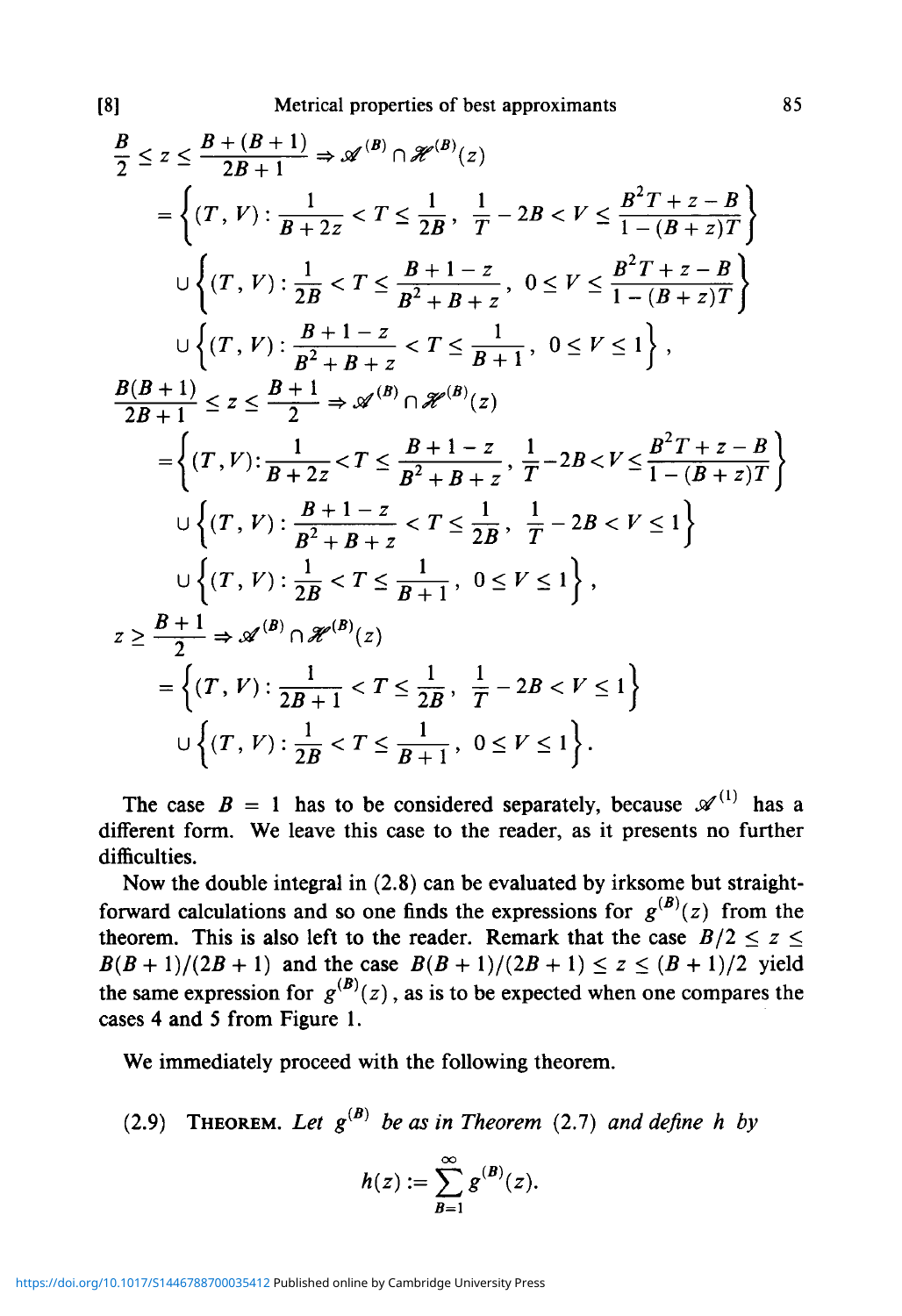Jos Blom [9]

*Then*

$$
h(z) = \begin{cases} 0 & \text{if } z \leq \frac{1}{2}, \\ -\frac{1}{2} + z - \frac{1}{2} \log(2z) & \text{if } \frac{1}{2} \leq z \leq 1, \\ \frac{1}{2} + \frac{1}{2} \log\left(\frac{1}{2}z\right) & \text{if } 1 \leq z. \end{cases}
$$

For the graph of the function *h ,* see Figure 2.

**PROOF.** For  $z < 2/3$  the theorem is easily verified. Suppose that  $2/3 \le$  $z < 1$ . We define the integer *k* by  $k/(k+1) \le z < (k+1)/(k+2)$ . Then  $k \geq 2$  and we get

$$
h(z) = g^{(1)}(z) + \sum_{B=2}^{k-1} g_2^{(B)}(z) + g_1^{(k)}(z) + \sum_{B=k+1}^{\infty} g_0^{(B)}(z) = -\frac{1}{2} + z - \frac{1}{2} \log(2z).
$$

For  $z \ge 1$  let the integer k be determined by  $k/2 \le z < (k+1)/2$ . Then  $k \geq 2$  and we find

$$
h(z) = g^{(1)}(z) + \sum_{B=2}^{k-1} g_4^{(B)}(z) + g_3^{(k)}(z) + \sum_{B=k+1}^{\infty} g_2^{(B)}(z) = \frac{1}{2} + \frac{1}{2} \log \left( \frac{1}{2} z \right).
$$

(2.10) DEFINITION. For all  $C > 0$  and for all integers  $n \ge 0$  we define  $\kappa_n^{[C]} = \kappa_n^{[C]}(x)$  by

$$
k_n^{[C]} := \#\left\{k \in \mathbb{N}: E_k \leq Q_n \text{ and } \Theta\left(\frac{D_k}{E_k}, x\right) \leq C\right\}.
$$

(2.11) REMARK.  ${E_k^{[C]}}_{k=1}^{*}$  is an increasing sequence, so we have  $\left\{E_k \leq Q_n : \Theta\left(\frac{D_k}{F}, x\right) \leq C\right\} = \left\{E_k^{[C]} : k = 1, 2, ..., k_n^{[C]}\right\}.$ 

$$
[-k - \varepsilon_n] \left( E_k, C \right) - \left( \frac{k}{\varepsilon} \right)
$$
\n
$$
F_k
$$
\n
$$
F_k
$$
\n
$$
F_k
$$
\n
$$
F_k
$$
\n
$$
F_k
$$
\n
$$
F_k
$$
\n
$$
F_k
$$
\n
$$
F_k
$$
\n
$$
F_k
$$
\n
$$
F_k
$$
\n
$$
F_k
$$
\n
$$
F_k
$$
\n
$$
F_k
$$
\n
$$
F_k
$$
\n
$$
F_k
$$
\n
$$
F_k
$$
\n
$$
F_k
$$
\n
$$
F_k
$$
\n
$$
F_k
$$
\n
$$
F_k
$$
\n
$$
F_k
$$
\n
$$
F_k
$$
\n
$$
F_k
$$
\n
$$
F_k
$$
\n
$$
F_k
$$
\n
$$
F_k
$$
\n
$$
F_k
$$
\n
$$
F_k
$$
\n
$$
F_k
$$
\n
$$
F_k
$$
\n
$$
F_k
$$
\n
$$
F_k
$$
\n
$$
F_k
$$
\n
$$
F_k
$$
\n
$$
F_k
$$
\n
$$
F_k
$$
\n
$$
F_k
$$
\n
$$
F_k
$$
\n
$$
F_k
$$
\n
$$
F_k
$$
\n
$$
F_k
$$
\n
$$
F_k
$$
\n
$$
F_k
$$
\n
$$
F_k
$$
\n
$$
F_k
$$
\n
$$
F_k
$$
\n
$$
F_k
$$
\n
$$
F_k
$$
\n
$$
F_k
$$
\n
$$
F_k
$$
\n
$$
F_k
$$
\n
$$
F_k
$$
\n
$$
F_k
$$
\n
$$
F_k
$$
\n
$$
F_k
$$
\n
$$
F_k
$$
\n
$$
F_k
$$
\n
$$
F_k
$$
\n
$$
F_k
$$
\n
$$
F_k
$$
\n<

Therefore, if  $k_n^{[C]} \neq 0$  and  $k_n^{[C]} + 1 \leq \#S^{[C]}$  then

$$
E_{k_n^{[C]}}^{[C]} \leq Q_n < E_{k_n^{[C]}+1}^{[C]}.
$$

Now we have the tools to prove the following important theorem.

## (2.12) THEOREM. *For almost all x*

$$
\lim_{n \to \infty} \frac{k_n^{[C]}}{n} = \frac{1}{\log 2} (f(C) + h(C)) = \begin{cases} \frac{1}{\log 2} C & \text{if } 0 < C \le \frac{1}{2}, \\ \frac{1}{2 \log 2} (1 + \log(2C)) & \text{if } \frac{1}{2} \le C \end{cases}
$$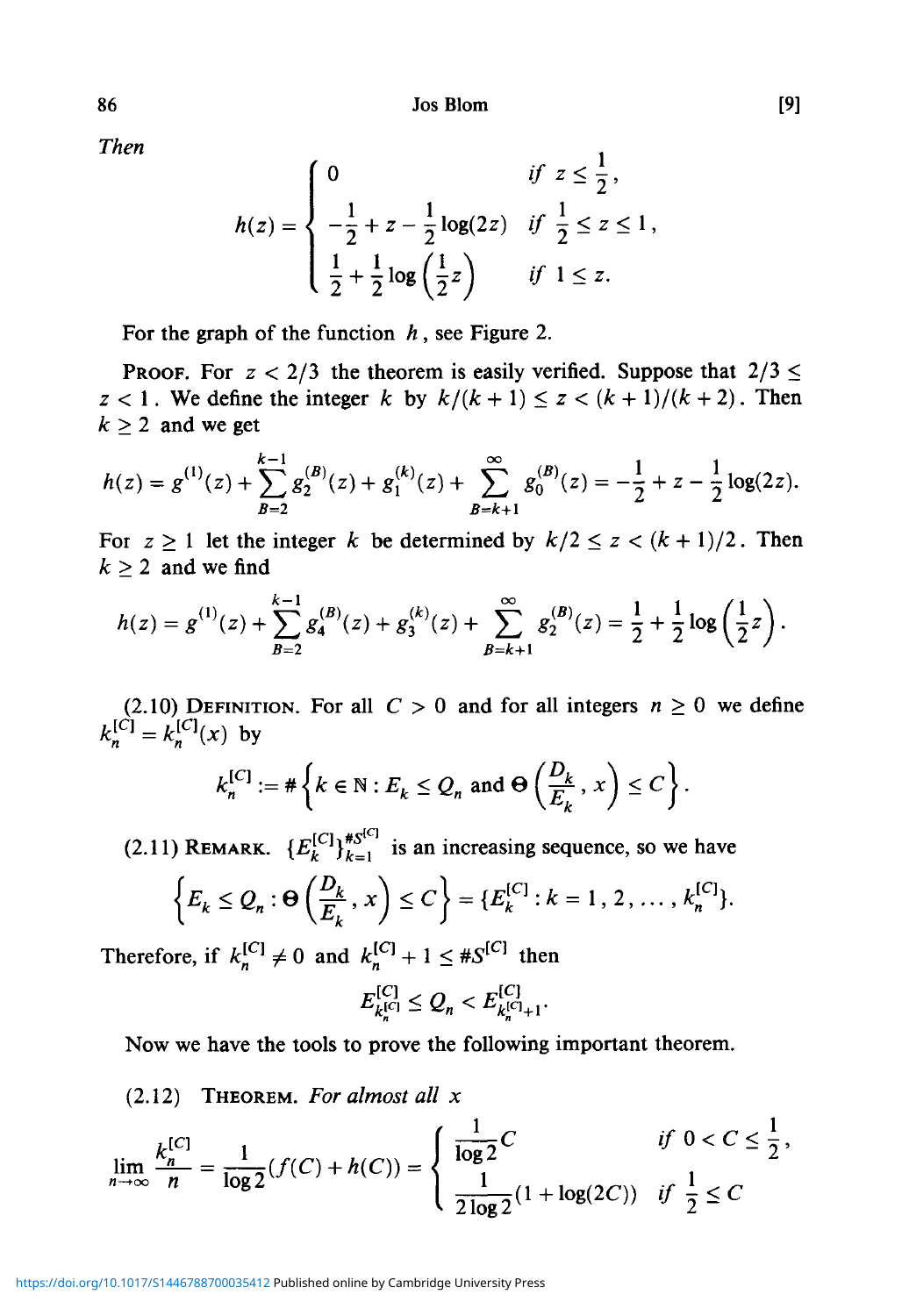

*for all C >* 0, *with the f from Theorem* (1.4) *and the h from Theorem*  $(2.9).$ 

**PROOF.** We take a value of *x* for which the sequence  $\{(T_n, V_n)\}_{n=0}^{\infty}$  is distributed according to the density function denoted in Theorem (2.6). This implies that for this  $x$  Theorem (1.4) and Theorem (2.7) hold (see the proofs of these theorems). Let *C* be an arbitrary positive constant. Since

$$
Q_{n-1} < M_n^{(1)} < M_n^{(2)} < \cdots < M_n^{(B_n-1)} < Q_n
$$
,  $n \ge 2$ ,

we get for all integers  $b \ge 1$ :

$$
\liminf_{n \to \infty} \frac{k_n^{[C]}}{n} \ge \liminf_{n \to \infty} \frac{1}{n} \# \{ j \le n : \Theta_j \le C \} + \liminf_{n \to \infty} \sum_{B=1}^b \frac{1}{n} A(n, B, z, x)
$$

$$
= \frac{1}{\log 2} \left( f(C) + \sum_{B=1}^b g^{(B)}(C) \right)
$$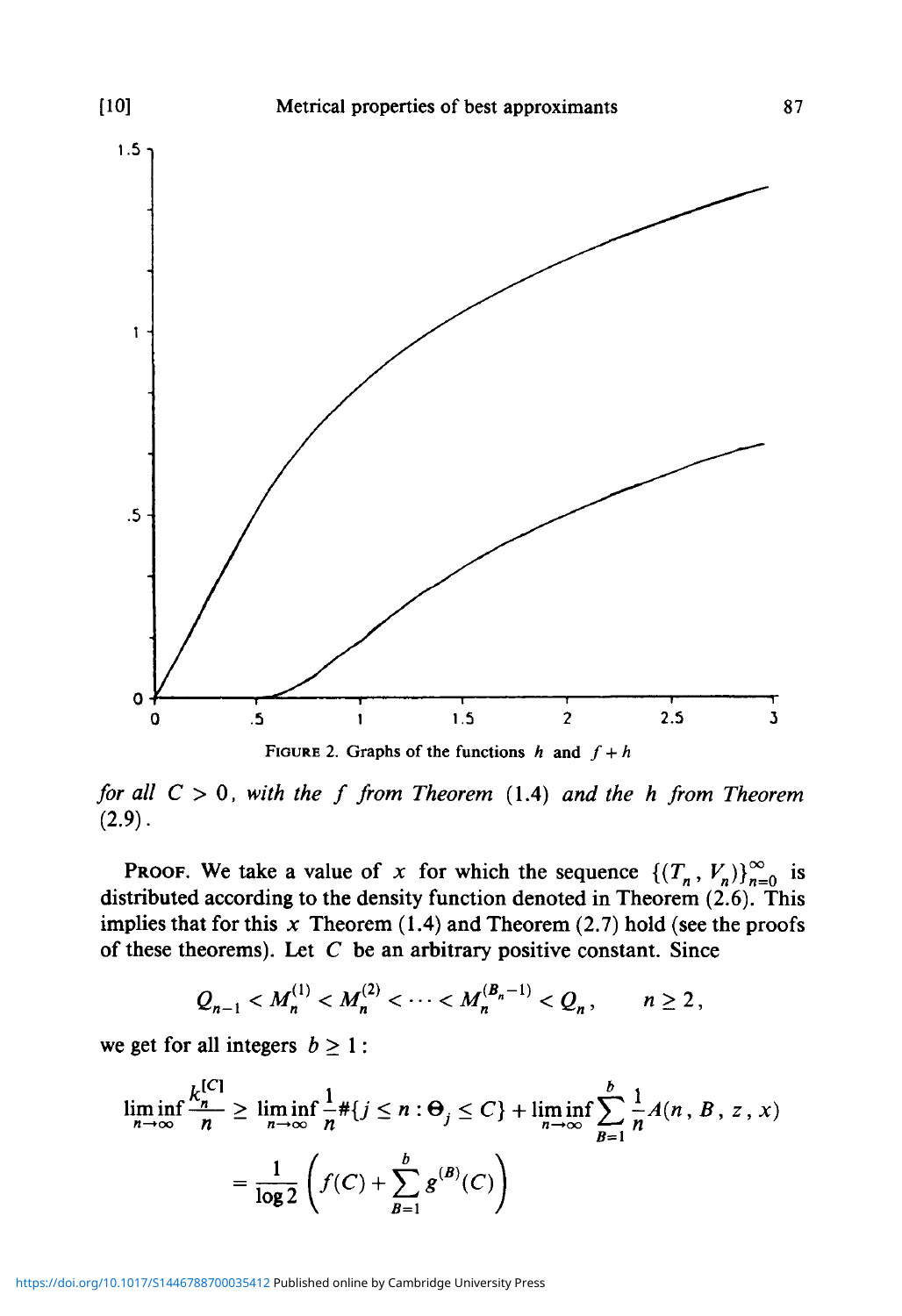and when we let  $b \rightarrow \infty$  we find

$$
\liminf_{n \to \infty} \frac{k_n^{[C]}}{n} \ge \frac{1}{\log 2} (f(C) + h(C)).
$$

The estimation of  $\limsup_{n\to\infty} k_n^{\lfloor C\rfloor}/n$  is somewhat more complicated. For all integers  $b \ge 1$  one has

$$
\limsup_{n \to \infty} \frac{k_n^{[C]}}{n} \le \limsup_{n \to \infty} \frac{1}{n} \# \{ j \le n : \Theta_j \le C \} + \limsup_{n \to \infty} \sum_{B=1}^{b-1} \frac{1}{n} A(n, B, z, x)
$$
\n
$$
(2.13) \qquad + \limsup_{n \to \infty} \sum_{B=b}^{\infty} \frac{1}{n} \# \{ j \le n : (T_{j-1}, V_{j-1}) \in \mathcal{A}^{(B)} \cap \mathcal{H}^{(B)}(C) \}
$$
\n
$$
\le \frac{1}{\log 2} \left( f(C) + \sum_{B=1}^{b-1} g^{(B)}(C) \right)
$$
\n
$$
+ \limsup_{n \to \infty} \sum_{B=b}^{\infty} \frac{1}{n} \# \{ j \le n : \frac{B-C}{B^2} \le T_{j-1} \le \frac{1}{B+1} \}.
$$

It is easy to verify that

$$
\frac{B-C}{B^2} \ge \frac{1}{(B+C)+1} > \frac{1}{(B+C+1)+1}, \qquad B \ge C^2 + C.
$$

This implies that for all  $a \in \mathbb{R}$ 

$$
\#\left\{B\geq C^2+C: a\in \left[\frac{B-C}{B^2},\frac{1}{B+1}\right]\right\}\leq C+1.
$$

So we can conclude that

$$
(2.14) \quad \sum_{B=b}^{\infty} \frac{1}{n} \# \left\{ j \le n : \frac{B-C}{B^2} \le T_{j-1} \le \frac{1}{B+1} \right\} \\ \le (C+1) \frac{1}{n} \# \left\{ j \le n : 0 \le T_{j-1} \le \frac{1}{b+1} \right\}, \qquad b \ge C^2 + C.
$$

When we combine (2.13) and (2.14) and let  $b \rightarrow \infty$  this yields

$$
\limsup_{n\to\infty}\frac{k_n^{\lfloor C\rfloor}}{n}\leq \frac{1}{\log 2}(f(C)+h(C)).
$$

Let us take an *x* for which the limit relation of Theorem (2.12) holds and let  $C > 0$ . We fix  $k \geq k_0^{[C]} + 1$  and we define  $n = n(k, x)$  by

(2.15) 
$$
k_n^{[C]} + 1 \le k \le k_{n+1}^{[C]}.
$$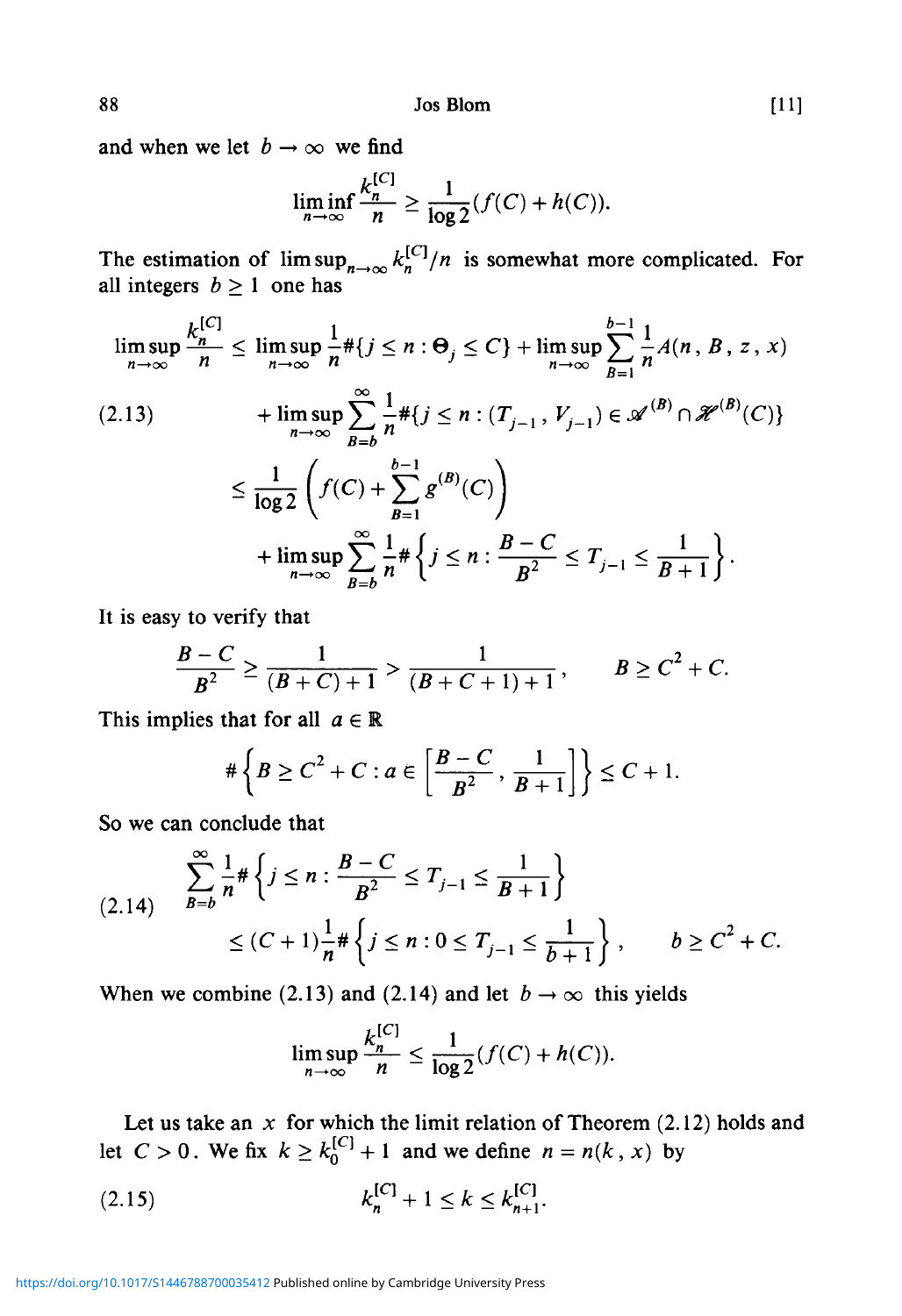By Theorem (2.12) the existence and uniqueness of this *n* is guaranteed. For  $0 < z \leq C$  we have

$$
\frac{1}{k} \# \left\{ j \leq k : \Theta \left( \frac{D_j^{[C]}}{E_j^{[C]}}, x \right) \leq z \right\} \leq \frac{1}{k_n^{[C]}} \# \left\{ j \leq k_{n+1}^{[C]} : \Theta \left( \frac{D_j^{[C]}}{E_j^{[C]}}, x \right) \leq z \right\}
$$
\n
$$
= \frac{1}{k_n^{[C]}} \# \left\{ j \in \mathbb{N} : E_j \leq Q_{n+1} \text{ and } \Theta \left( \frac{D_j}{E_j}, x \right) \leq z \right\}
$$
\n
$$
= \frac{1}{k_n^{[C]}} k_{n+1}^{[z]}
$$

and similarly

$$
\frac{1}{k} \# \left\{ j \leq k : \Theta \left( \frac{D_j^{[C]}}{E_j^{[C]}}, x \right) \leq z \right\} \geq \frac{1}{k_{n+1}^{[C]}} k_n^{[z]}.
$$

When we now let  $k \to \infty$  (and so  $n \to \infty$ ), Theorem (2.12) yields the nontrivial part of the next theorem about the distribution of the approximation constants of the elements of  $S^{[C]}$ .

(2.16) THEOREM. let 
$$
C \ge 0
$$
. For almost all x the limit  
\n
$$
\lim_{k \to \infty} \frac{1}{k} \# \left\{ j \le k : \Theta \left( \frac{D_j^{[C]}}{E_j^{[C]}}, x \right) \le z \right\}
$$

*exists and equals*  $h^{[C]}(z)$  *where* 

*<sup>f</sup>* 1

$$
h^{[C]}(z) = \begin{cases} 0 & \text{if } z \leq 0, \\ \frac{f(z) + h(z)}{f(C) + h(C)} & \text{if } 0 \leq z \leq C, \\ 1 & \text{if } C \leq z \end{cases}
$$

*and*

$$
\frac{f(z) + h(z)}{f(C) + h(C)} = \begin{cases} \frac{1}{C}z & \text{if } 0 \le z \le C, \ 0 < C \le \frac{1}{2}, \\ \frac{1}{1 + \log(2C)} 2z & \text{if } 0 \le z \le \frac{1}{2}, \ \frac{1}{2} \le C, \\ \frac{1}{1 + \log(2C)} (1 + \log(2z)) & \text{if } \frac{1}{2} \le z \le C, \ \frac{1}{2} \le C. \end{cases}
$$

Since

$$
\left\{j\leq k:\Theta\left(\frac{D_j}{E_j},x\right)\leq z\right\}\subset\left\{j\leq k:\Theta\left(\frac{D_j^{[C]}}{E_j^{[C]}},x\right)\leq z\right\},\qquad z\leq C,
$$

we obtain the following corollary.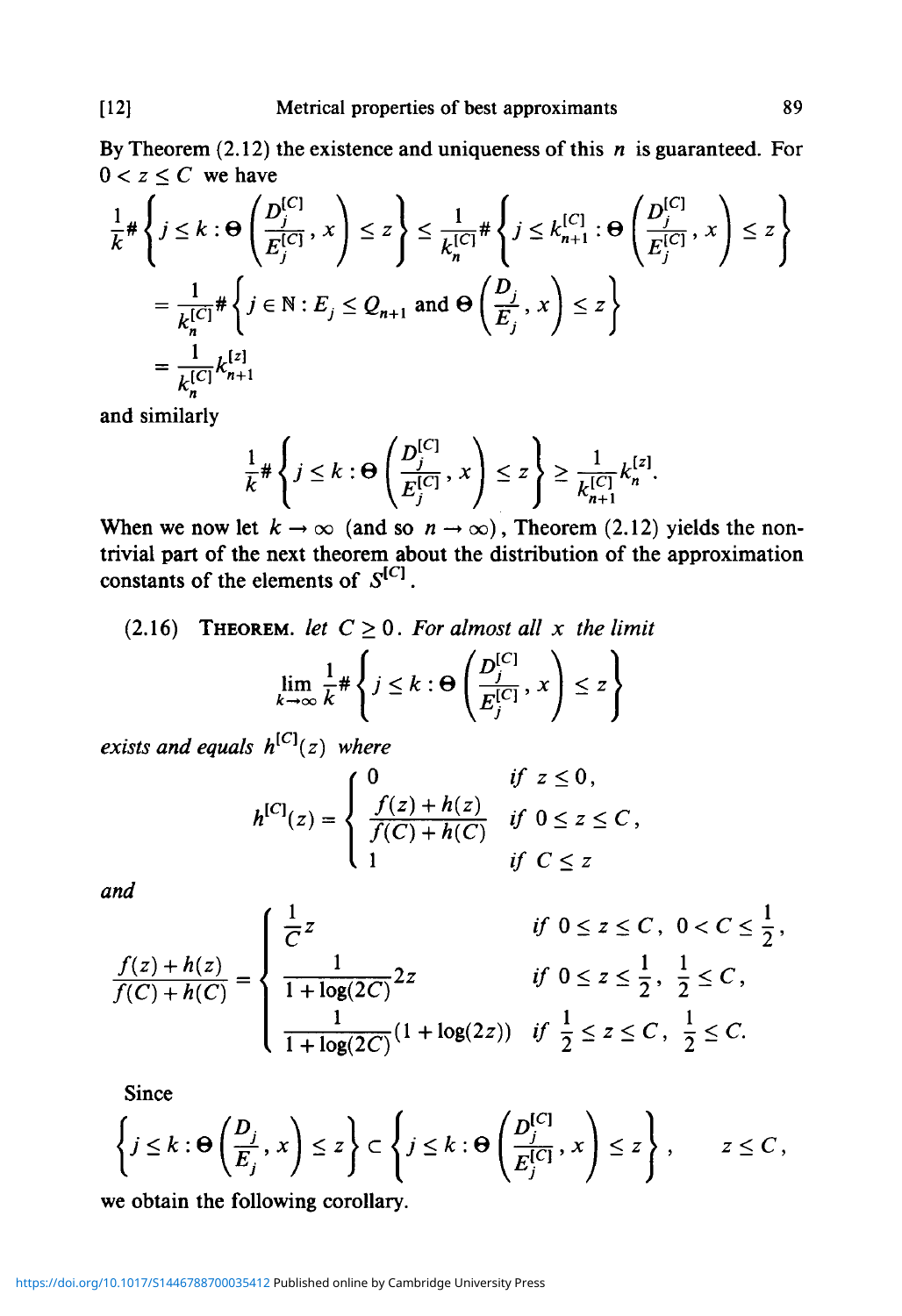90 JosBlom [13]

(2.17) COROLLARY. *For almost all x*

$$
\lim_{k \to \infty} \frac{1}{k} \# \left\{ j \leq k : \Theta \left( \frac{D_j}{E_j}, x \right) \leq z \right\} = 0.
$$

Now let  $x$  have a value for which  $(1.5)$  as well as the limit relation of Theorem (2.12) hold. Again, let  $C > 0$  and let k and n be as in (2.15). Using Remark (2.11) we obtain

$$
\frac{1}{k_{n+1}^{[C]}} \log Q_n < \frac{1}{k} \log E_k^{[C]} \le \frac{1}{k_n^{[C]} + 1} \log Q_{n+1}
$$

and this, together with (1.5) and Theorem (2.12), yields an extended analogue of Lévy's result of the denominators for the best approximants.

(2.18) THEOREM. *For almost all x*

$$
\lim_{k \to \infty} \frac{1}{k} \log E_k^{[C]} = \frac{\pi^2}{12(f(C) + h(C))} = \begin{cases} \frac{\pi^2}{12C} & \text{if } 0 < C \le \frac{1}{2}, \\ \frac{\pi^2}{6(1 + \log(2C))} & \text{if } \frac{1}{2} \le C \end{cases}
$$

*for all*  $C > 0$ .

(2.19) COROLLARY. *For almost all x*

$$
\lim_{k\to\infty}\frac{1}{k}\log E_k=0.
$$

(2.20) REMARK. It was proved by P. Erdos [4] (see also W. M. Schmidt [9]), that for almost all *x*

$$
\lim_{n\to\infty}\frac{U(x,\,z\,,\,n)}{\log n}=\frac{12}{\pi^2}z\,,\qquad 0\leq z\,,
$$

where

$$
U(x, z, n) = #\{(p, q) \in \mathbb{Z} \times \mathbb{N} : (p, q) = 1, \Theta(p/q, x) \leq z, q \leq n\}.
$$

If we define

$$
U_1(x, z, n) = #\{(p, q) \in \mathbb{Z} \times \mathbb{N} : \Theta(p/q, x) \le z, q \le n,
$$
  

$$
p/q \text{ is a convergent of } x\}
$$

and

$$
U_2(x, z, n) = #\{(p, q) \in \mathbb{Z} \times \mathbb{N} : \Theta(p/q, x) \le z, q \le n,
$$
  
 
$$
p/q \text{ is a best approximant of } x\},
$$